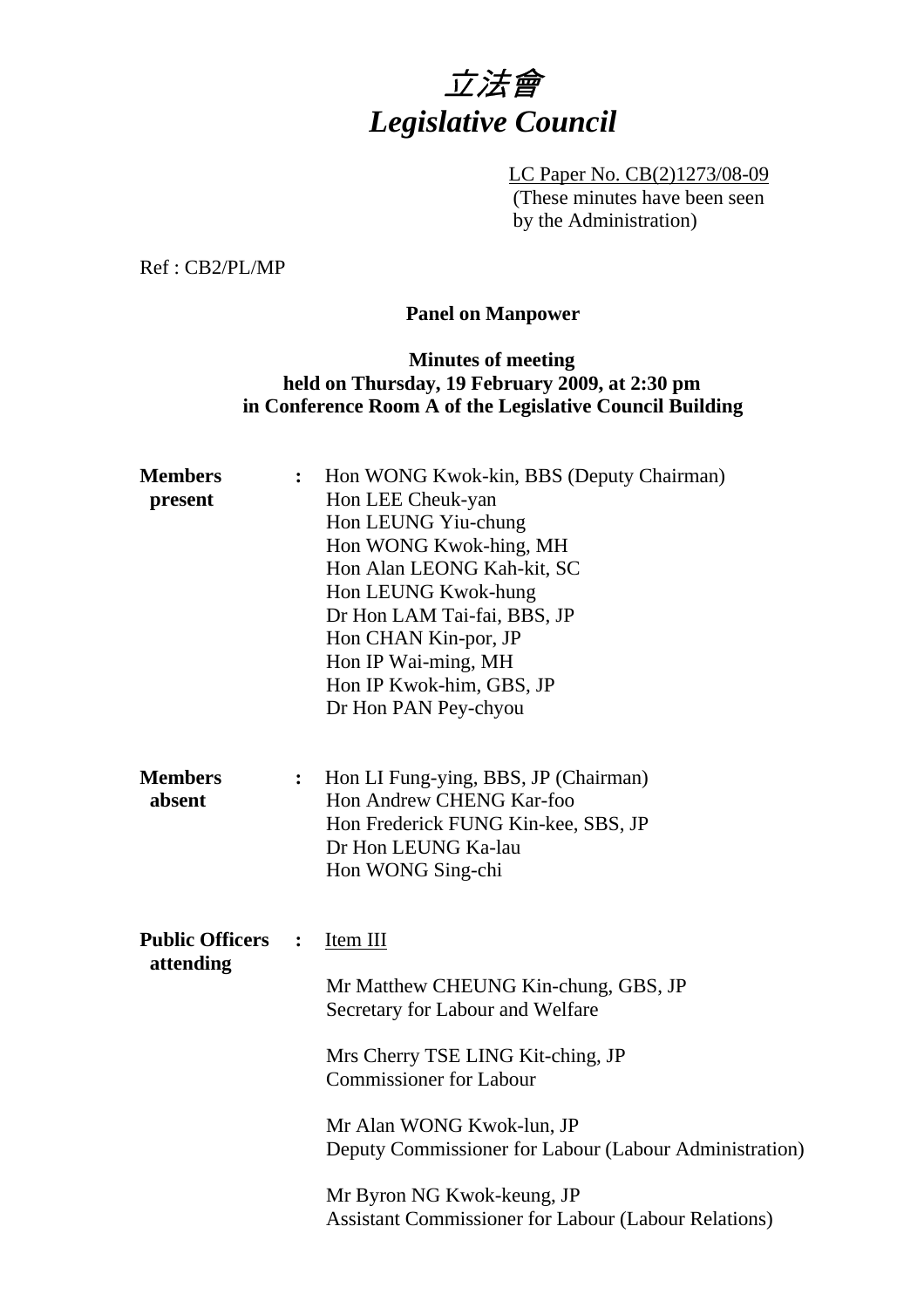|                               |                | Item IV                                                                                              |
|-------------------------------|----------------|------------------------------------------------------------------------------------------------------|
|                               |                | Mr Matthew CHEUNG Kin-chung, GBS, JP<br>Secretary for Labour and Welfare                             |
|                               |                | Mr Paul TANG Kwok-wai, JP<br>Permanent Secretary for Labour and Welfare                              |
|                               |                | Mrs Cherry TSE LING Kit-ching, JP<br><b>Commissioner for Labour</b>                                  |
|                               |                | Mr FONG Ngai<br>Assistant Commissioner for Labour (Policy Support and<br>Strategic Planning)         |
|                               |                | Mr Ernest IP Yee-cheung<br>Chief Labour Officer (Statutory Minimum Wage)<br><b>Labour Department</b> |
| <b>Clerk</b> in<br>attendance |                | : Mrs Eleanor CHOW<br>Senior Council Secretary (2) 4                                                 |
| <b>Staff in</b><br>attendance | $\ddot{\cdot}$ | Ms Clara TAM<br><b>Assistant Legal Adviser 9</b>                                                     |
|                               |                | Miss Josephine SO<br>Senior Council Secretary (2) 1                                                  |
|                               |                | Ms Camy YOONG<br>Clerical Assistant (2) 1                                                            |

**I. Confirmation of minutes of previous meeting**  (LC Paper No. CB(2)865/08-09)

The minutes of the meeting held on 18 December 2008 were confirmed.

2. Members agreed that the following items proposed by the Administration would be discussed at the next regular meeting to be held on 19 March 2009 at 2:30 pm -

**II. Date of next meeting and items for discussion (**LC Paper Nos. CB(2)864/08-09(01) & (02))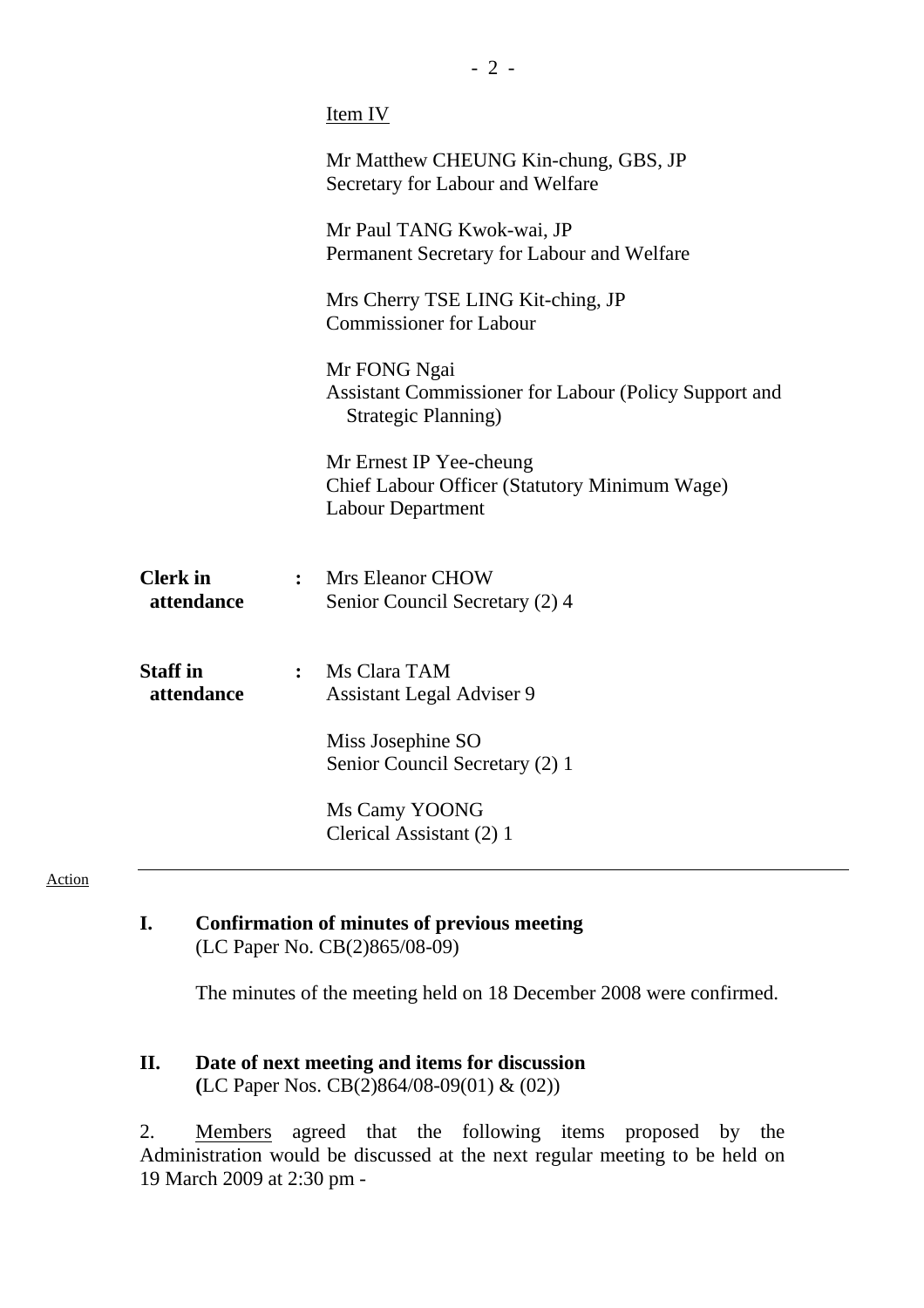- Action
- (a) Measures to enhance the employment services of the Labour Department (LD); and
- (b) LD's response to the recent labour relations scene amidst the financial tsunami.

3. Mr LEE Cheuk-yan said that the item in paragraph 2(b) above should be discussed in conjunction with collective bargaining. He said that there was no mechanism to monitor pay cuts and layoffs by employers. The Administration should clarify whether it had implemented International Labour Organization Convention No. 87 and No. 98 in Hong Kong.

4. Mr LEE also suggested that the issue of employee compensation for injury or death caused by accidents en route to work should be discussed at a future meeting. Members agreed.

# **III. Overview of Labour Department's efforts in labour administration in 2008**

**(**LC Paper Nos. CB(2)864/08-09(03) & (04))

### Briefing by the Administration

5. Secretary for Labour and Welfare (SLW) briefed members on the various programme areas in labour administration in 2008 as detailed in the Administration's paper. He also provided members with updated information as follows -

- (a) LD seized every opportunity to help placement of job vacancies. A new job centre dedicated to the recruitment of employees for the catering industry was opened in Wan Chai after the Chinese New Year;
- (b) Youth unemployment had always been a problem, especially during economic downturn. The latest unemployment rate for young people aged 15 to 19 was 19.5%, which was lower than the peak after the outbreak of the Severe Acute Respiratory Syndrome which stood at 37.6%; and
- (c) An employer was sentenced to nine months' imprisonment on 22 January 2009 for paying her Indonesian domestic helper below the minimum allowable wage for foreign domestic helpers. The Administration would continue to step up enforcement actions against wage offences.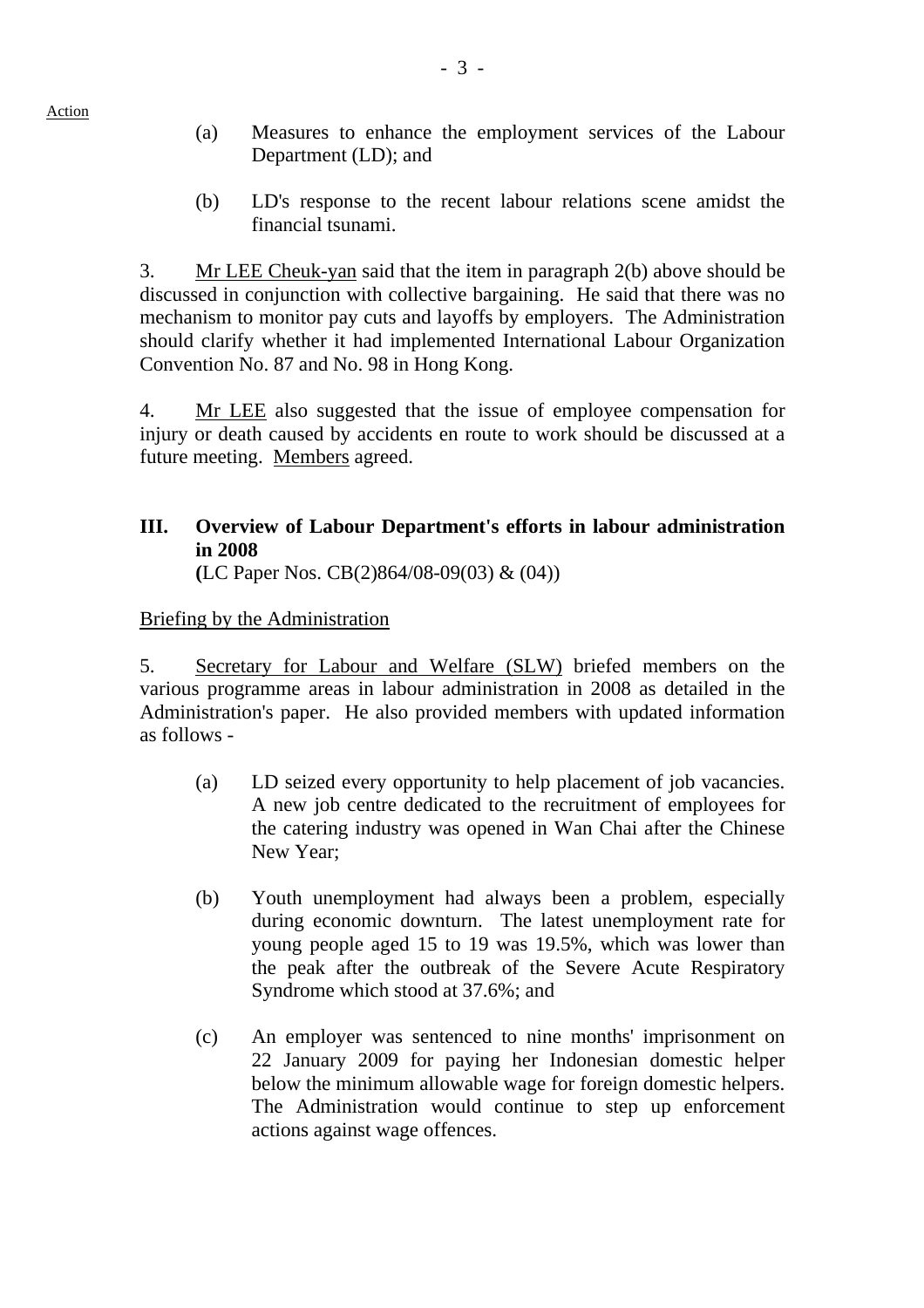### Employment services

Action

6. Mr CHAN Kin-por commended the efforts of LD in 2008. He enquired about the number of jobs successfully secured through LD's placement services. He asked whether and how the achievement of LD in job placement would be publicized, and whether LD would consider extending its placement service to cover more senior positions. Mr CHAN also enquired about LD's measures to facilitate more job placements.

7. SLW advised that LD had achieved 146 308 placements in 2008, representing an increase of 8% over 2007. Apart from publicizing the results of job placements in LD's annual reports and website, LD would also examine the possibility of releasing the number of successful placements at the time when the unemployment rate was announced. Bearing in mind that the free placement services provided by LD were targeted at job seekers who did not have very high qualifications, LD was cautious about its positioning in the job market to ensure that it would not compete with employment agencies in the private sector in respect of senior position placement.

8. SLW further said that job centres provided a lot of job market information to help job seekers, among which was the posting of charts listing the types of vacancies available and the types of jobs most wanted by job seekers. There were often mismatches. For instance, many job seekers were looking for clerical jobs but there were abundant vacancies for security guards. Job seekers who were willing to take on jobs in other fields would have more job opportunities. In this regard, placement officers would help job seekers evaluate their academic qualifications, job skills, work experience and job preferences with a view to facilitating them to look for suitable jobs actively and recommending suitable training if they were willing to change their field of work.

9. Mr Alan LEONG expressed concern about employment opportunities for young people who found it increasingly difficult to secure jobs in the face of the financial turmoil. He asked whether LD would consider assisting young people to set up their businesses in the form of social enterprises with tax concession provided, and recruiting fresh graduates to fill job vacancies created by the East Asian Games. He also enquired about the services provided by the Youth Employment Start (YES) and how it would help young people start up businesses, if credit loan was not provided.

- 10. SLW responded that
	- (a) while the development of social enterprise was under the purview of the Home Affairs Bureau, the Community Investment and Inclusion Fund (CIIF) under the Labour and Welfare Bureau aimed at promoting the development of social capital through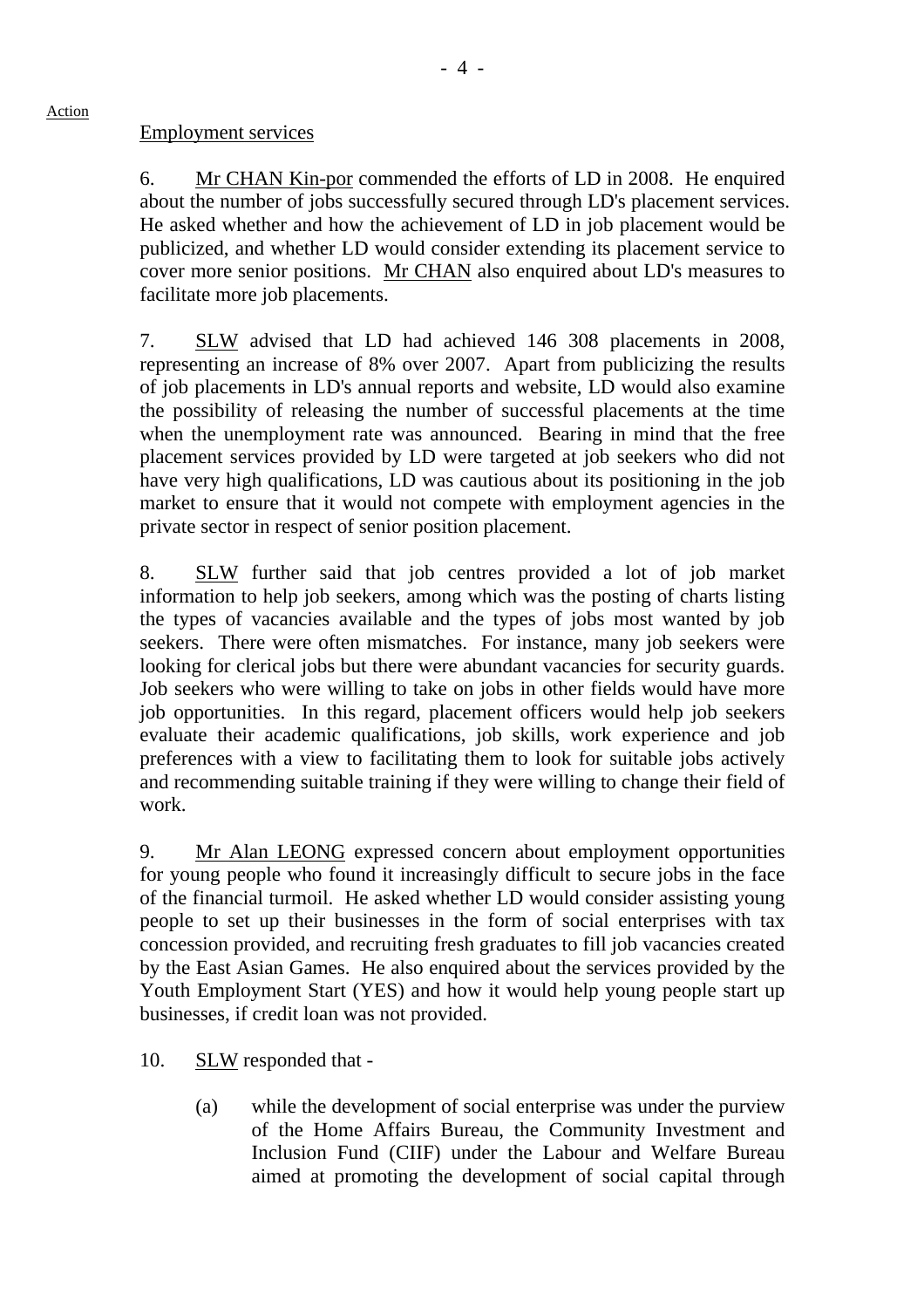encouraging mutual support in the neigbourhood, community participation and cross-sectoral partnership. A number of CIIFfunded projects run by non-governmental organizations (NGOs) had helped the participants enhance their social and economic participation and secure employment, achieving outcomes similar to those of some social enterprise projects. Examples included a project that mobilised non-engaged young people to form a dance troupe to perform and teach hip hop dance, another one which helped young people learn how to operate a café in Shek Pai Wan, and one that enhanced the capacity and business skills of photographers so that they could set up their own studio in Aberdeen to take bridal photos;

- (b) YES provided one-stop advisory and support service on employment and self-employment to young people aged 15 to 29. It assisted young people to explore their career interest through career assessment and provided them with guidance to facilitate their job search in the open market. The two YESs, located at Langham Place in Mongkok and Metroplaza in Kwai Fong, provided a full range of office facilities and services at no charge. These included well-equipped business workstations, meeting room and design corner with professional design software/hardware. Locating YES at popular gathering places of young people was an initiative of LD to attract youths who might be reluctant to visit government offices where employment services were provided. By the end of 2008, the two YESs had together provided services to 63 636 young people; and
- (c) helping young people start up their own business was very risky because they lacked working experience. On the other hand, YES operated in tandem with the Youth Pre-employment Training Programme and the Youth Work Experience and Training Scheme to provide a full range of pre-employment and on-the-job training to young people, including training to become self-employed. Some young people had become self-employed magicians, specialists on pet care, etc. after training.

11. Noting that NGOs would organize many activities during the Easter Holidays and the summer, Mr LEUNG Yiu-chung urged the Administration to appeal to NGOs to hire young people so as to enable them to gain hands-on experience in jobs of different nature and let them have an idea of which direction they should go in pursuing their career. Mr LEUNG also expressed concern about job offers which trapped young people to engage in illegal activities. He asked about the measures taken by LD to prevent abuse of its placement services.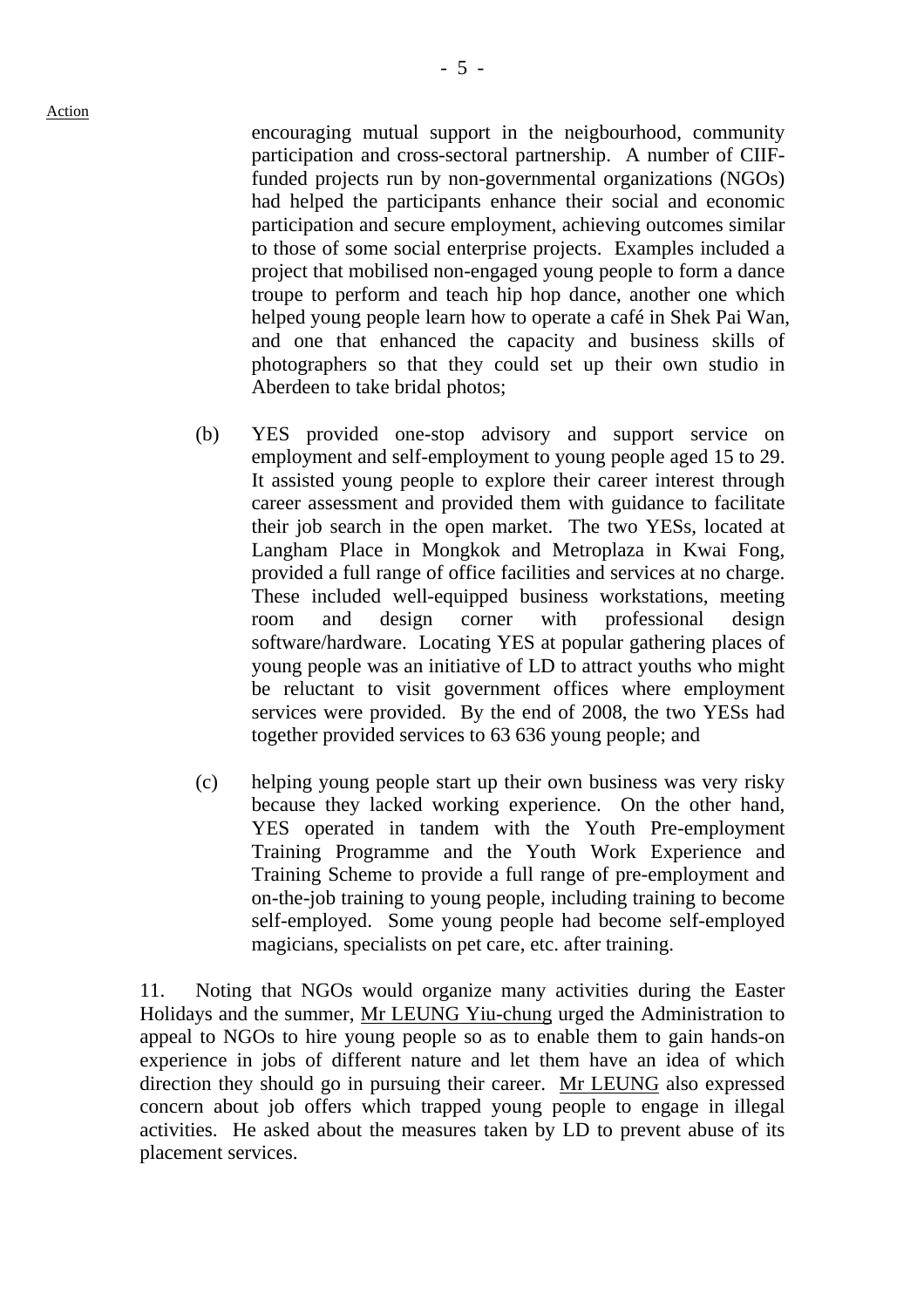12. SLW responded that NGOs had all along hired young people to assist in various activities. In 2008-2009, the Administration had created 3 000 jobs for young people to become assistants to social workers in schools to provide counselling to students. Commissioner for Labour (C for L) supplemented that LD received about 2 000 vacancies from the private sector every day. Before posting a vacancy in LD, officers would check whether the company really existed, whether the wage was offered at the market rate and, if not, whether the employer concerned was willing to adjust the wage level. She recalled that there was only one vacancy posted in LD which was later found to require the job holder to sell counterfeit compact discs. Since it was difficult to ensure that pre-posting scrutiny to be absolutely foolproof, it would be helpful if Members and the public would report such cases to LD for investigation.

13. Mr LEUNG Kwok-hung said that while the Administration was advocating preservation of employment, it had started dismissing staff back in the times when Mr Antony LEUNG was the Financial Secretary. The Government had then begun to outsource civil service jobs, create more positions at the senior level, and put the jobs of contract staff at risk. He also criticized big enterprises for laying off staff while making profit. He suggested that the Government should increase the profit tax rate of big enterprises.

14. Mr WONG Kwok-hing commended the work of LD. He expressed concern that although the overall unemployment rate had reached 4.6%, the Government's economic policy had not been employment-oriented. He cited an example that while the Government would expedite recruitment to fill some 7 700 civil service vacancies from December 2008 to March 2010, over 10 000 non-civil service contract (NCSC) staff working in the Government would be losing their jobs when their contracts expired in the next two years. Another example was the issuing of new Itinerant (Frozen Confectionery) Hawker Licences which was capped at 30. Given that the issuing of such licences did not have any financial implication and would create more jobs, he urged the Administration to relax the policy.

15. SLW noted Mr WONG's views and said that he would look into the matters with the Civil Service Bureau (CSB) and the Food and Environmental Hygiene Department respectively.

(*Post-meeting note*: In respect of the NCSC staff issue, according to CSB, as at 31 December 2008, the contract duration of some 12 400 NCSC staff was less than two years. The Administration advised that it did not mean that all of these NCSC staff would be losing their jobs when their contracts expired. Bureaux/departments (B/Ds) would renew the contracts of their NCSC staff if there was a continued operational need for the NCSC positions concerned, subject to their satisfactory performance. While some of the NCSC positions would be deleted because there was no longer an operational need for the service, B/Ds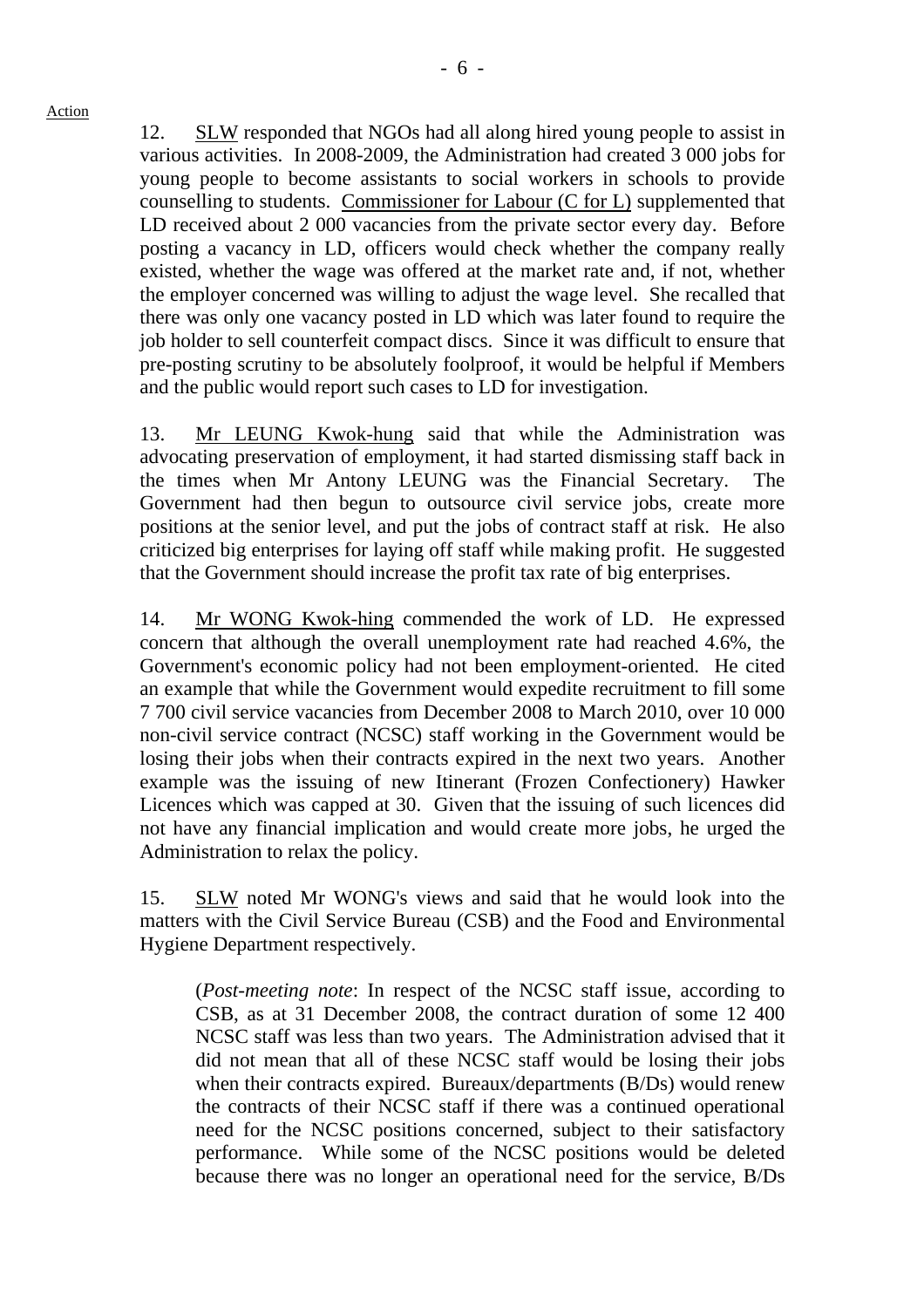would also create new NCSC positions from time to time to cope with new service needs which did not require the keeping of permanent staff. For the relevant hawker licence issue, the Food and Health Bureau would follow up separately.)

# Labour relations

16. Mr LEE Cheuk-yan disagreed with the Administration's view that labour relations in Hong Kong were good. In his view, that was only an illusion. The number of labour disputes and claims appeared to have dropped because with little bargaining power, employees had often reluctantly accepted the employers' offers. Given the deficiency in the current system, there was little LD could do when disputes arose between consortia and their employees. Taking PCCW Limited and the Hong Kong and Shanghai Banking Corporation as examples, early intervention by the Administration could not prevent them from cutting staff salary and laying off staff. Mr LEE held the view that unless legislation was enacted to strengthen employee's right to collective bargaining, employees would remain in a disadvantaged position when labour disputes arose.

17. SLW responded that LD had been advocating voluntary conciliation to resolve labour disputes under which LD would intervene only with the consent of employers and employees. In his view, the most effective way to get out of an impasse was through communication among the parties concerned. If employers and employees were willing to establish dialogues, there were usually ways to narrow differences and to come up with a solution. In the face of the financial tsunami, the Administration noted that some companies had to lay off staff to maintain their businesses. The Administration had appealed to all employers that they should reduce operating costs by redeployment of resources and increasing revenue by opening up new markets. Redundancy and dismissal should only be the last resort.

18. Dr PAN Pey-chyou said that labour relations were tense in Hong Kong, as reflected in a number of labour disputes in recent years. This included the strikes taken by steel bar benders, delivery workers of a distilled water company, and outsourced workers of PCCW Limited. He considered that employees were in a disadvantaged position when negotiating with employers because they were not protected under the law. The Hong Kong Federation of Trade Unions had advocated a three-tier collective bargaining mechanism to safeguard employees' right so that employers and employees could negotiate on equal footing.

19. Echoing the views of Mr LEE Cheuk-yan and Dr PAN Pey-chyou, Mr IP Wai-ming said that labour relations in Hong Kong were like a time bomb; it would explode if not handled properly. If employers thought that employees had a weak bargaining power during the economic downturn and hence forced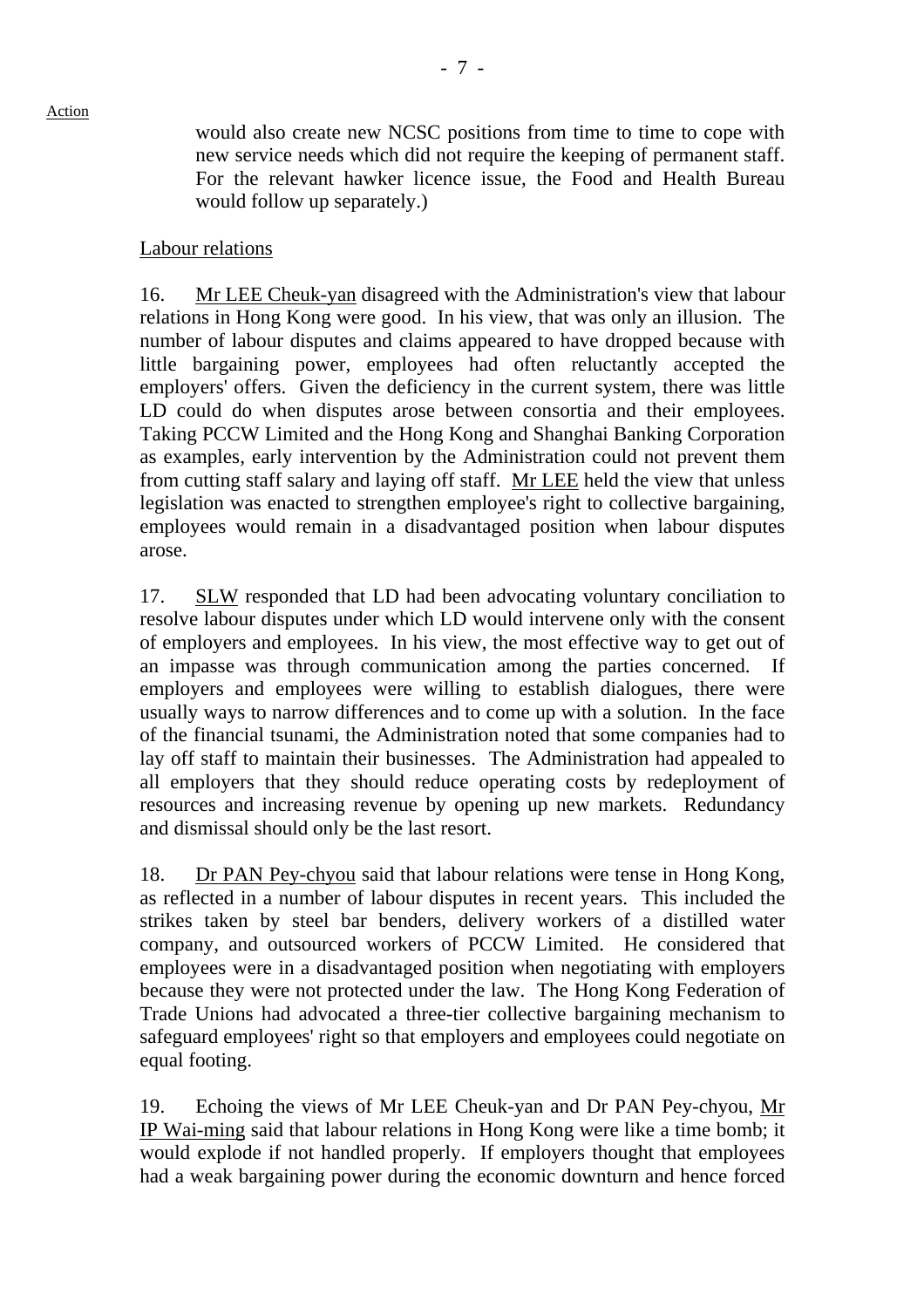them to accept wage reduction, layoffs and taking unpaid leave while the companies were making money, labour relations were bound to deteriorate. He pointed out that in some cases where a labour dispute was settled after conciliation, labour relations remained tense. In his view, it was not easy to build up harmonious labour relations.

20. SLW responded that the Administration had made clear its position on collective bargaining when the motion on "Assisting grassroots workers in counteracting economic adversities" moved by Mr IP Wai-ming was debated at the Council meeting on 4 February 2009. The Administration supported voluntary collective bargaining and had reservations about making collective bargaining statutory. Given that 98% of the companies in Hong Kong were small and medium enterprises (SMEs), a mandatory collective bargaining system would pose difficulties to many SMEs. In addition, collective bargaining would not be meaningful if employers were reluctant to participate. The Administration had been adopting a multi-pronged approach in promoting harmonious labour relations. The measures taken included providing voluntary conciliation service, promoting good people management practices, promoting public understanding of labour laws and strengthening tripartite collaboration at the industry level. The Administration also appreciated the contributions of the Labour Advisory Board (LAB) and the Industry-based Tripartite Committees in promoting labour relations. Employers were encouraged to have dialogues with employees and resolve conflicts with mutual understanding. They were aware that they had to pay a hefty price if they did not address employees' concerns promptly.

21. SLW further said that based on past experience, while stalemates might occur in the course of conciliation, there was always a breakthrough at the end whereby the parties concerned would reach an agreement. This was why the Administration considered the labour relations in Hong Kong harmonious. In fact, the number of labour disputes handled by LD in 2008 had dropped to the lowest level since 1998. However, with the onset of the financial tsunami in September 2008 there had been an upsurge in business closures, insolvencies and redundancies. The number of labour disputes between October 2008 and January 2009 rose by 64% over the corresponding period in the preceding year. LD had closely monitored the labour relations scene and rendered timely assistance to employers and employees. In many cases, LD's early intervention had helped defuse potential labour disputes.

22. Mr LEE Cheuk-yan queried the effectiveness of LD's early intervention into labour disputes and enquired about the number of cases where interventions had resulted in employers withdrawing their plans to cut staff pay and lay off staff.

23. SLW responded that LD had intervened and defused many potential labour disputes behind the scenes which were not reported by the media.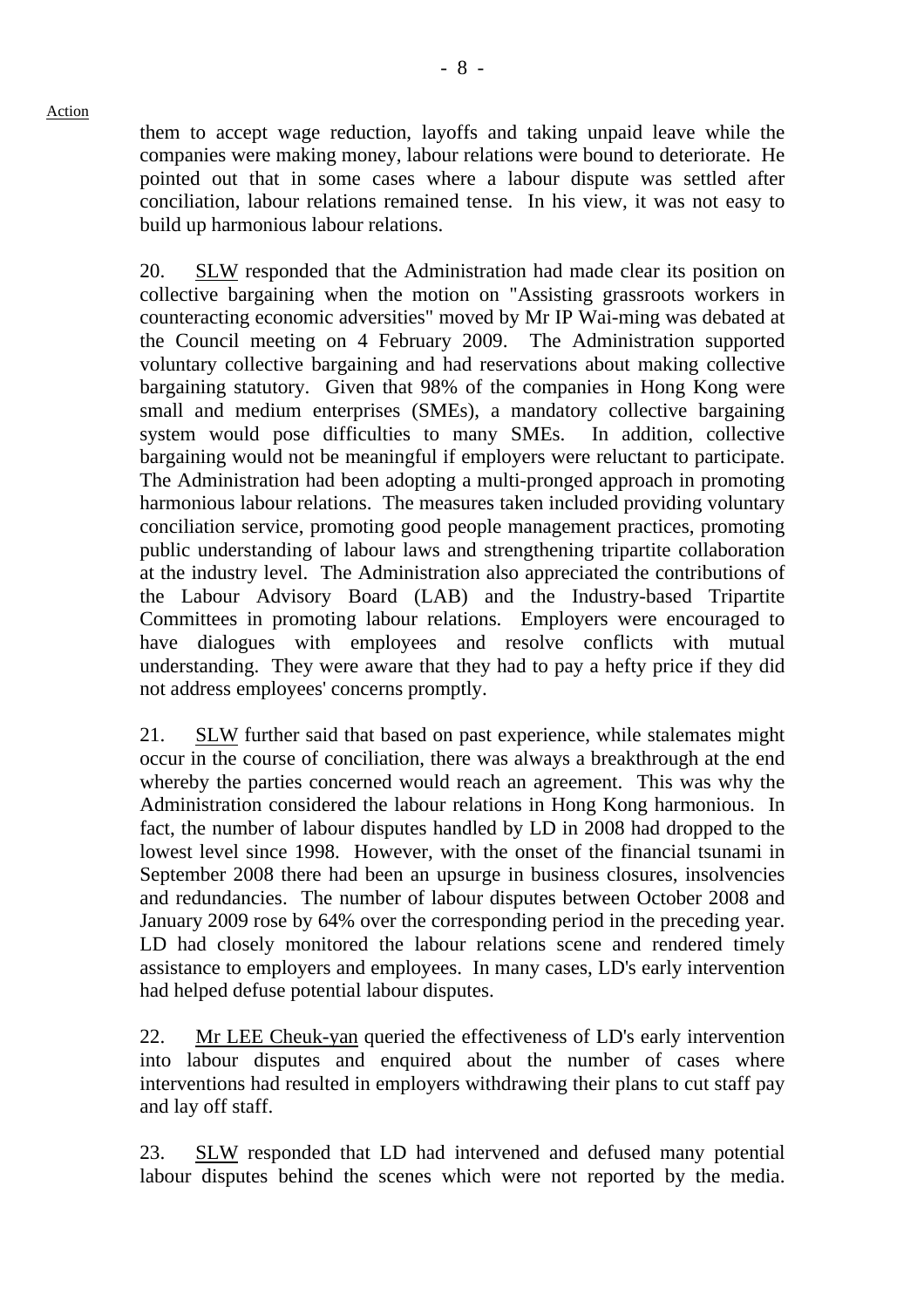Where there was news coverage, the labour dispute had erupted into the open. Once LD detected any potential labour dispute, it would alert the employer concerned so that the problem could be dealt with as soon as possible.

- 24. C for L added that
	- (a) LD's early intervention had helped defuse many potential disputes but it was not appropriate to disclose information about individual cases because of the confidential nature of conciliation;
	- (b) LD's intervention in labour disputes had been effective because on many occasions, this had changed the labour relations scene from a deadlock to a breakthrough with a mutually acceptable solution; and
	- (c) the Administration considered that labour relations in Hong Kong were good when compared with other countries. While labour relations in certain industries and companies might be strained, the disputes were mainly concerned with the rights and interests of employees rather than breaches of labour laws. In this connection, C for L said that labour unions had done a lot in fighting for the rights and interests of employees.

25. Mr LEUNG Yiu-chung said that although the Administration encouraged voluntary collective bargaining, the fact remained that employers and employees were not on an equal footing in a negotiation. When disputes could not be resolved, employees would be in a very difficult position. He urged the Administration to reconsider introducing legislation to strengthen employees' right to collective bargaining. SLW responded that there were successful cases of voluntary collective bargaining whereby big enterprises in the airline, printing, transportation and construction industries had resolved disputes with their respective labour unions. He reiterated that the existing practices in resolving labour disputes were appropriate.

**IV. Statutory minimum wage - views of stakeholders on special arrangement for persons with disabilities**  (LC Paper Nos. CB(2)864/08-09(05) & (06) and 928/08-09(01))

26. Members noted the submission from Rehabilitation Alliance Hong Kong, which was tabled at the meeting.

(*Post-meeting note*: The paper tabled at the meeting was circulated to members vide LC Paper No. CB(2)928/08-09 on 20 February 2009).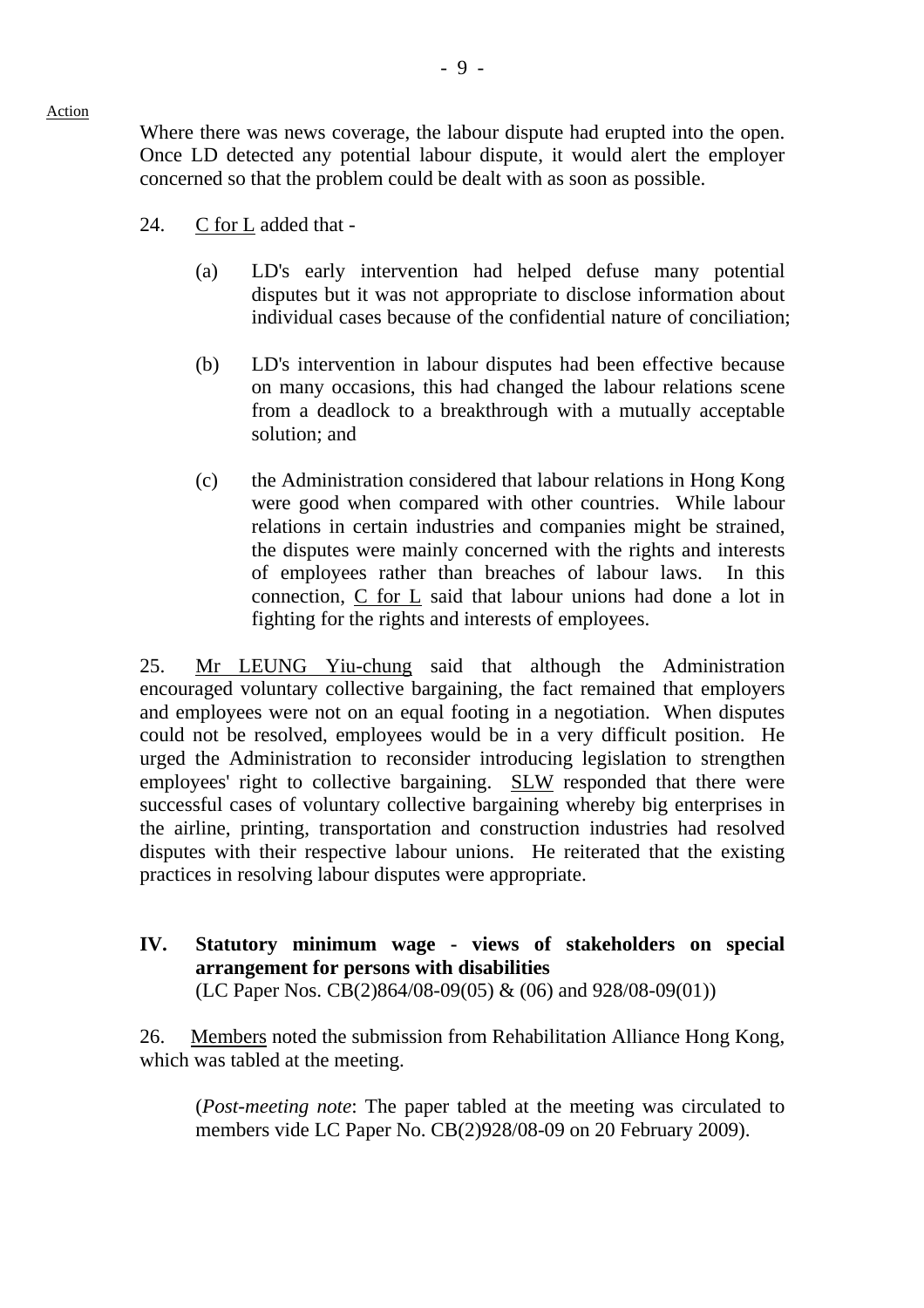27. SLW briefed members on the views of the rehabilitation sector and other relevant stakeholders on the treatment of persons with disabilities (PWDs) under the statutory minimum wage (SMW) regime as set out in the Administration's paper. In gist, LD had, after consultation with the rehabilitation sector, other stakeholders and LAB, come to the view that while PWDs taking up employment should be protected by SMW, some PWDs' productivity impaired by their disabilities could be exempted from SMW so as to minimize any adverse impact of SMW on their employment opportunities. A special arrangement including a mechanism assessing a PWD's productivity which would form the basis of determining his wage level under the SMW regime (the special arrangement) was being contemplated. To avoid abuse by unscrupulous employers, the assessment should be initiated by the PWD.

28. Mr LEE Cheuk-yan said that he supported the direction proposed in the Administration's paper that some PWDs should be exempted from SMW. He raised the following issues of concern about the assessment mechanism -

- (a) how the productivity of PWDs would be assessed and who would perform the assessment;
- (b) how to determine whether a PWD should be remunerated at at least the SMW rate, and if not, the extent of the discount from SMW;
- (c) whether PWDs would be paid at the SMW rate during the trial period before an assessment was made;
- (d) whether the exemption of PWDs from the SMW rate would constitute a violation of the Disability Discrimination Ordinance (Cap. 487) (DDO); and
- (e) whether the act of an employer requesting a PWD to conduct a productivity assessment would constitute discrimination.

29. SLW said that the issues raised by Mr LEE were of concern to the rehabilitation sector and other relevant stakeholders on the treatment for PWDs and LAB. C for L added that while different stakeholders had different views, the proposed special arrangement was supported extensively by the rehabilitation sector. In fact, the proposal was not the idea of LD but the joint effort of the rehabilitation sector and other relevant stakeholders. As regards the wage level for a PWD during trial period, some rehabilitation groups had suggested that the employer and the PWD could negotiate an agreed wage rate between themselves. Some other rehabilitation groups had suggested paying the PWD at 50% or 70% of the SMW rate. LD had yet to explore the detailed arrangement with the relevant stakeholders. As to whether the special arrangement would contravene DDO, a representative of the Equal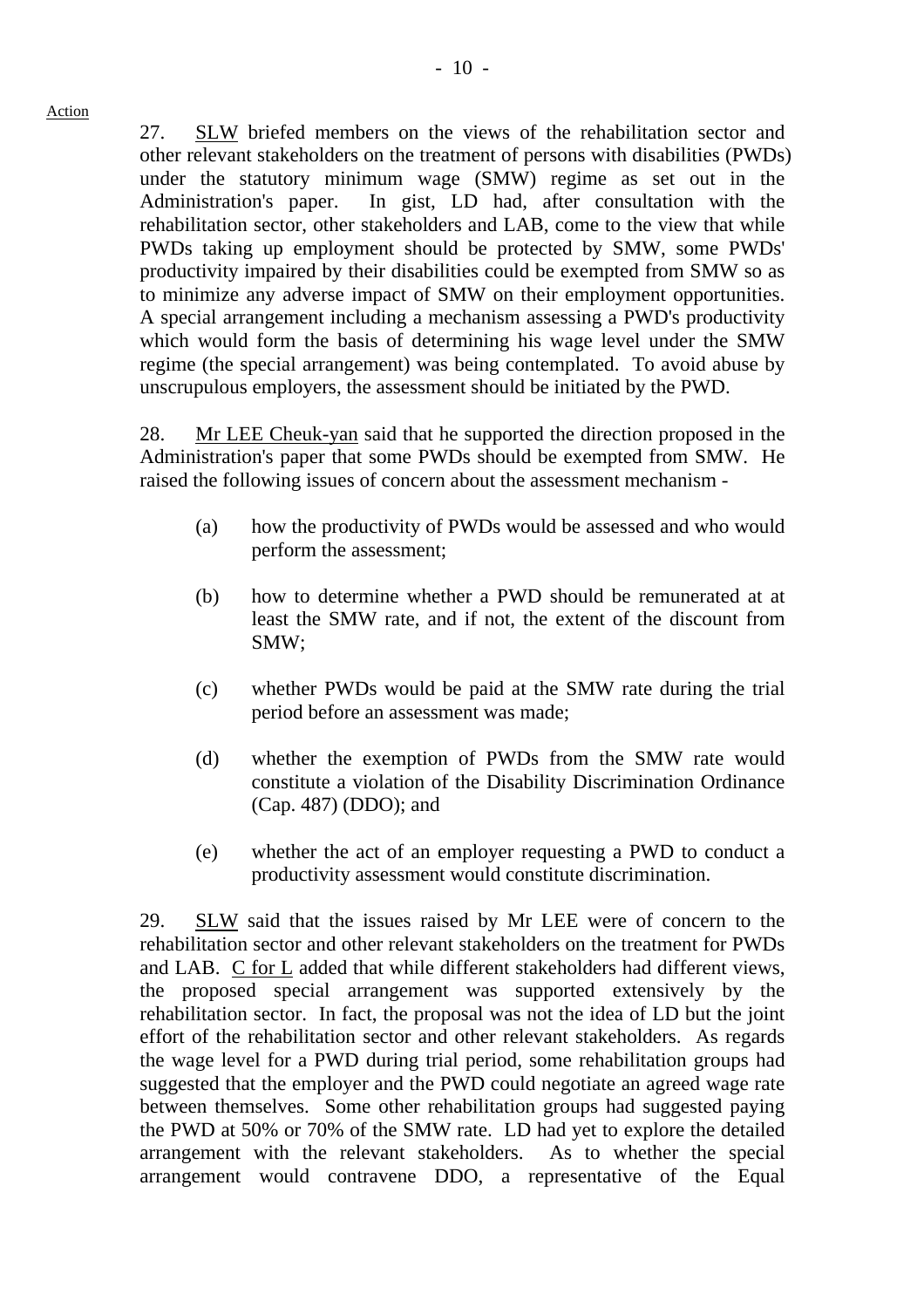Opportunities Commission had participated in the discussions and was well aware of the implications brought about by the exemptions of PWDs under the SMW regime. For the avoidance of doubt, LD would work in collaboration with the rehabilitation sector and other relevant stakeholders to consider the possible need for consequential amendments to other relevant legislation.

30. Mr WONG Kwok-hing enquired about the party responsible for paying the assessment fee. He said that in order to ensure independence and fairness of the assessment mechanism, and to ensure the active participation of employers in the special arrangement, the assessment cost should be borne by a third party, preferably the Government. He asked whether an appeal mechanism would be put in place for PWDs to lodge complaints against the assessment result. Mr WONG also expressed concern whether the adoption of possession of the Registration Card for PWDs as the eligibility criterion for the special arrangement would be subject to legal challenge.

31. C for L said that LD had deliberately set aside the discussion on the assessment fee in order not to deter stakeholders from participating in the discussion of the special arrangement. She assured members that the Administration would provide the necessary support to ensure that the special arrangement would operate smoothly. She informed members that although there were different views in the community on the establishment of an appeal mechanism, the majority of rehabilitation groups was not supportive of such an idea. As regards the criteria for seeking special arrangement, the definition of "disability" under DDO was found neither practical nor appropriate as a criterion to determine eligibility for the special arrangement. LD, in consultation with the rehabilitation sector and other stakeholders, would further develop details of the special arrangement and how they could be incorporated into the SMW Bill. In further response to Mr WONG, C for L said that not all of the 54 rehabilitation organizations listed in Annex A to the Administration's paper had provided written submissions. The Administration would provide the Panel with the written submissions, if received.

32. Mr IP Wai-ming said that he supported the direction proposed in the Administration's paper. He urged the Administration to expedite the study on the special arrangement and present a more specific and detailed proposal for members' consideration. He pointed out that apart from PWDs, employers could also lodge an appeal against an assessment result. In his view, the assessment cost should be borne by the Government.

33. SLW responded that if members supported the direction of the proposed special arrangement, the Administration would proceed to develop the details of the practical arrangement. C for L supplemented that apart from discussing the broad issues relating to the special arrangement, LD had also discussed the following areas with rehabilitation groups and other relevant stakeholders -

Adm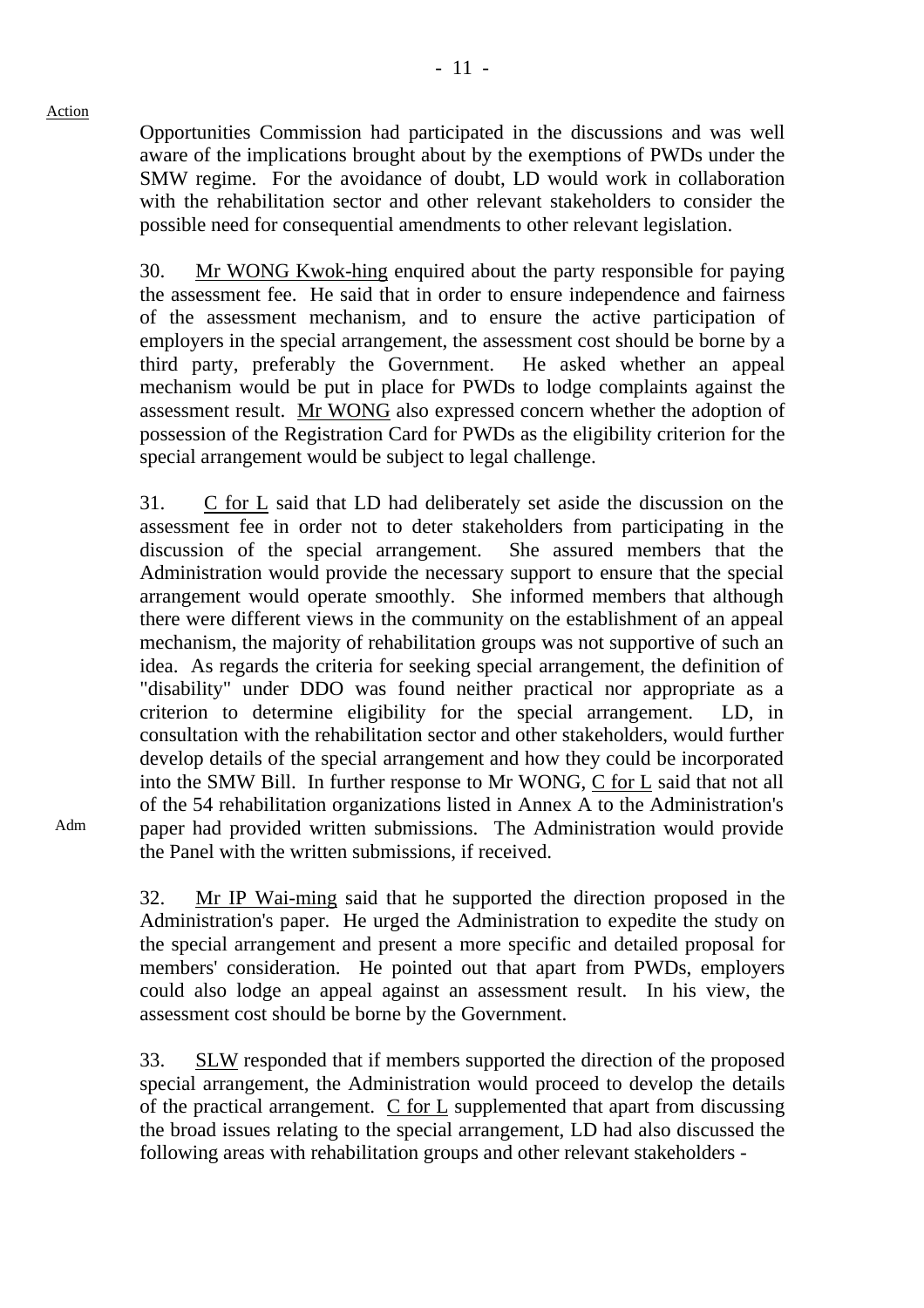- (a) the wage level for PWDs during the trial period;
- (b) qualifications and relevant experience of an assessor; and
- (c) exemption of the special arrangement from the coverage of DDO.

34. C for L said that given that the assessment was to be conducted on a voluntary basis and to be initiated by PWDs who would select the assessor, the majority of rehabilitation groups did not consider an appeal mechanism necessary. The preliminary view of the rehabilitation groups and other stakeholders was that the assessor should be a third party who was an occupational therapist, physiotherapist, or social worker with relevant experience in dealing with vocational rehabilitation of PWDs. C for L added that since rehabilitation groups and other relevant stakeholders had general consensus on the above issues, she envisaged that the implementation details would be finalized in due course.

35. Mr LEUNG Yiu-chung said that one of the major concerns regarding SMW was whether PWDs' employment opportunities would be adversely affected. Referring to paragraph 6 of the Administration's paper, he questioned why there was a chance of a PWD being displaced, given that displacing PWDs was in breach of DDO. He also enquired how rehabilitation groups viewed the job opportunities of PWDs under SMW and whether a reduced SMW rate was to be proposed by a PWD during a job interview.

36. C for L responded that rehabilitation groups were pragmatic about securing jobs for PWDs. For instance, some had co-operated with a hotel chain which offered jobs to PWDs who worked in pairs to make up rooms and each received half of the normal salary. The arrangement was acceptable to both PWDs and their able-bodied counterparts. Deliberate displacement and possible wage-exploitation of PWDs was an unavoidable dilemma. The special arrangement sought to resolve that dilemma by putting in place an objective mechanism that could avoid dampening employers' willingness to employ PWDs while ensuring that PWD employees were treated fairly under an SMW regime. In brief, the mechanism envisaged allowing employers to offer PWDs wages below the SMW rate during a specified trial period. The trial period would allow time for a PWD to acclimatize with the workplace and his duties before the assessment was conducted in the actual performance of his job duties. An assessment conducted this way would be objective, fair, reflecting the actual circumstances and thus credible. If a wage rate commensurate with the reduced productivity of a PWD was allowed, the chances of PWDs being displaced under the SMW regime could be reduced.

37. Dr PAN Pey-chyou said that he supported the direction proposed in the Administration's paper. Given that the assessment must be fair and credible, the assessment centre, if to be set up, should comprise members from all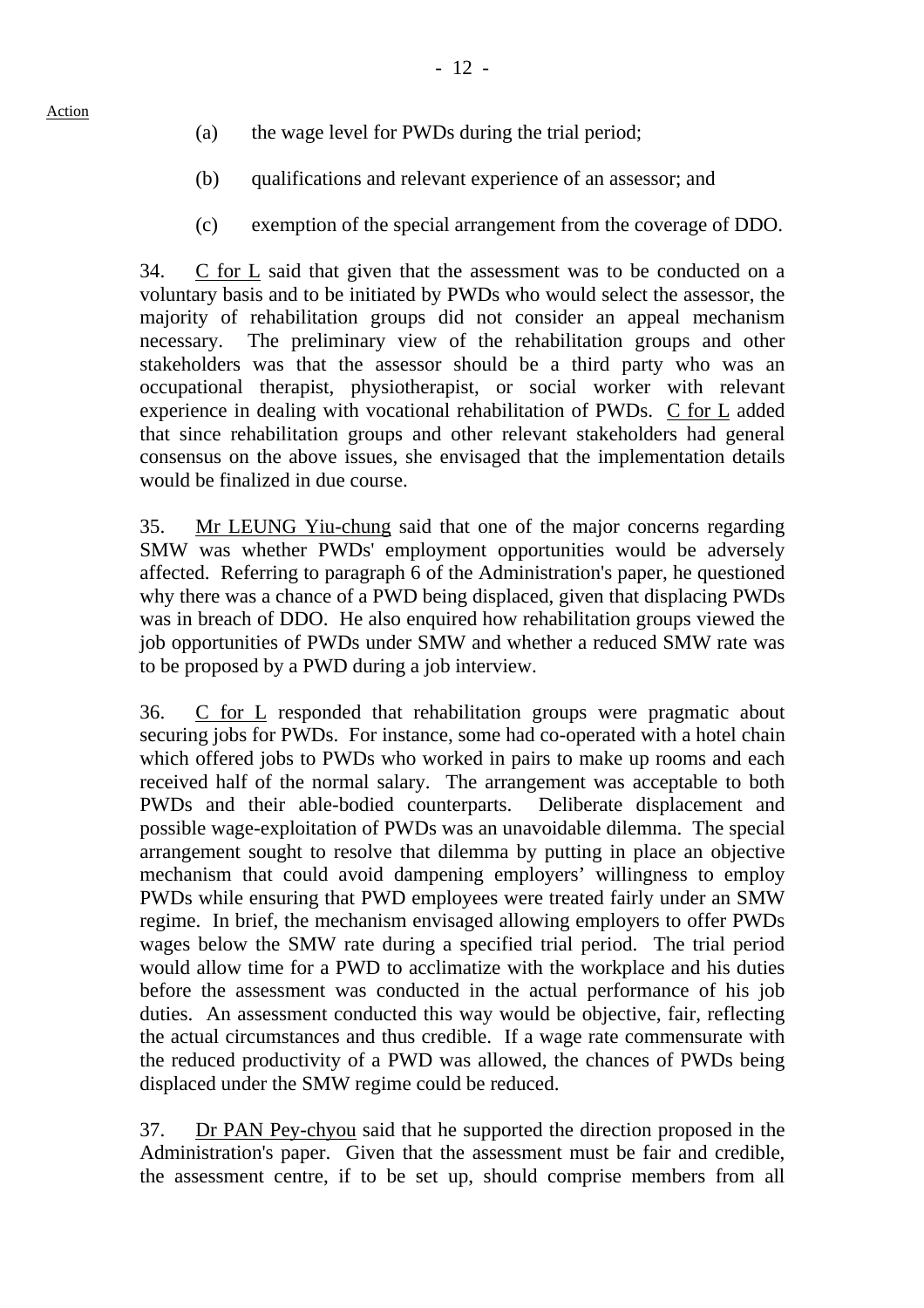relevant stakeholders. In his view, occupational therapists were most suitable for carrying out assessments on PWDs and the assessment cost should preferably be borne by the Government. He said that PWDs whose productivity was comparable to that of their able-bodied counterparts should be covered by the SMW regime.

38. SLW assured members that the assessment mechanism would be fair, practical and not too cumbersome in order to attract employers' participation. C for L clarified that there was no intention to set up an assessment centre. On the assessment mechanism, discussions had been held on whether the assessment should be conducted on an occupational basis in a centre set up/selected for this purpose or be specific to the particular job of the concerned PWD. Given the diverse nature and demands of different job duties even within the same occupation, there was a general consensus that a pragmatic job-specific assessment, in which the assessment should be conducted in the actual workplace concerned, should be adopted.

39. Mr Alan LEONG expressed concern that a job-specific assessment could be very cumbersome and envisaged that there would be practical difficulties in implementation. C for L reiterated that the assessment mechanism would be user-friendly and fair to avoid dampening employers' willingness to employ PWDs. As the assessment would be conducted by professional assessors based primarily on observation and dialogue with the employers and employees in the PWDs' workplaces, it should be non-intrusive.

40. Dr LAM Tai-fai considered the special arrangement set out in the Administration's paper acceptable. He pointed out that in the face of the financial tsunami when SMEs were struggling to survive, they had little alternative but to hire able-bodied workers to ensure operational efficiency. It would be unfair to label them as unscrupulous employers just because they did not hire PWDs. Dr LAM urged the Administration to offer more incentives such as tax concession to SMEs so as to encourage their participation in the special arrangement during this difficult time.

41. SLW responded that the Administration did offer incentives to employers hiring PWDs. Under the Work Orientation and Placement Scheme for PWDs, employers providing job trials to PWDs were given a financial incentive at a rate equal to half of the monthly salary paid to PWDs or \$3,000, whichever was the lower, for a maximum of three months. In his view, maintaining self-esteem and dignity of PWDs was more important and that could be achieved by offering them more employment opportunities.

42. Mr LEUNG Kwok-hung said that he did not accept the special arrangement because for PWDs to live with dignity, they should receive wages at the SMW rate. Any shortfall below the SMW rate received by PWDs should be paid by the Government in the form of subsidy. SLW responded that at